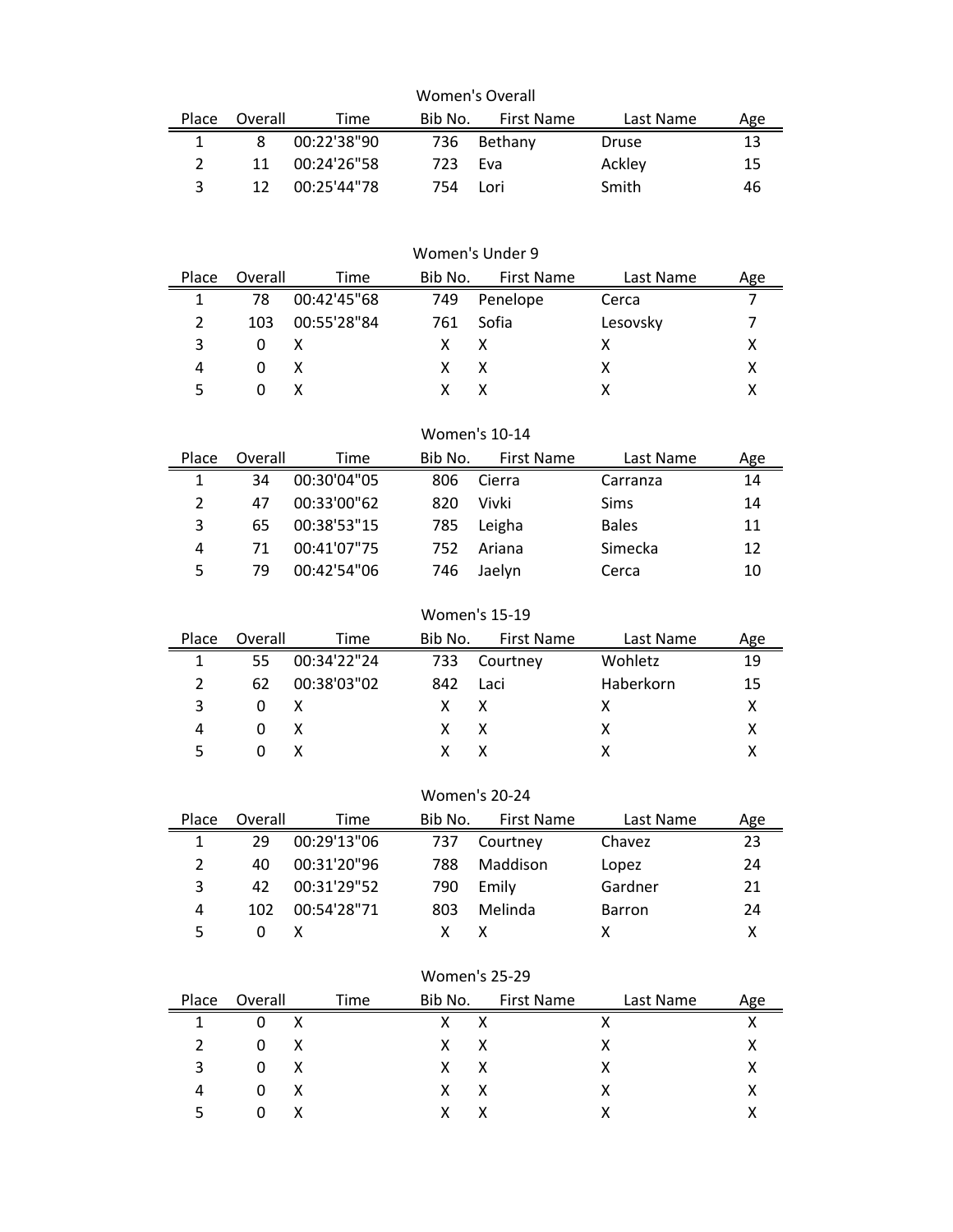| Place<br>$\mathbf 1$    | <b>Women's 30-34</b> |                            |            |                      |                          |          |  |
|-------------------------|----------------------|----------------------------|------------|----------------------|--------------------------|----------|--|
|                         | Overall              | Time                       | Bib No.    | <b>First Name</b>    | Last Name                | Age      |  |
|                         | 18                   | 00:27'04"56                | 798        | Erika                | juarez mera              | 34       |  |
| $\overline{2}$          | 52                   | 00:34'03"18                | 836        | Lindsay              | Roberts                  | 31       |  |
| 3                       | 00:34'11"49<br>54    |                            | 809        | Nikki                | Gilliland                | 34       |  |
| 4                       | 57                   | 00:35'41"28                | 805        | Marcy                | Henkemeyer               | 32       |  |
| 5                       | 58                   | 00:35'47"00                | 800        | Megan                | Shepard                  | 33       |  |
|                         |                      |                            |            | <b>Women's 35-39</b> |                          |          |  |
| Place                   | Overall              | Time                       | Bib No.    | <b>First Name</b>    | Last Name                | Age      |  |
| $\mathbf{1}$            | 15                   | 00:26'29"43                | 794        | Rebecca              | Laird                    | 38       |  |
| $\overline{2}$          | 21                   | 00:27'27"09                | 739        | Lindy                | Russell                  | 38       |  |
| 3                       | 37                   | 00:30'54"62                | 823        | Melissa              | Gallaway                 | 35       |  |
| 4                       | 39                   | 00:31'18"68                | 778        | Rachel               | Anderson                 | 37       |  |
| 5                       | 44                   | 00:31'48"05                | 813        | Megan                | Tetuan                   | 36       |  |
|                         |                      |                            |            | <b>Women's 40-44</b> |                          |          |  |
| Place                   | Overall              | Time                       | Bib No.    | <b>First Name</b>    | Last Name                | Age      |  |
| $\mathbf{1}$            | 25                   | 00:28'29"90                | 731        | Dana                 | Wohletz-Hutcher          | 41       |  |
| $\overline{2}$          | 28                   | 00:29'00"55                | 828        | Lisa                 | Gomez                    | 41       |  |
| 3                       | 59                   | 00:36'21"21                | 781        | Stella               | Smith                    | 44       |  |
| 4                       | 64                   | 00:38'25"78                | 743        | Lisa                 | Hernandez                | 42       |  |
| 5                       | 97                   | 00:53'22"24                | 734        | Crystal              | Bermudez                 | 42       |  |
|                         |                      |                            |            | <b>Women's 45-49</b> |                          |          |  |
| Place                   | Overall              | Time                       | Bib No.    | First Name           | Last Name                | Age      |  |
| $\mathbf{1}$            | 75                   | 00:41'40"40                | 821        | Janey                | <b>Stroud Brush</b>      | 45       |  |
| $\overline{2}$          | 90                   | 00:49'54"25                | 751        | Alexandra            | Gomez-Simecka            | 48       |  |
| 3                       | 0                    | x                          | x          | x                    | x                        | X        |  |
| $\overline{\mathbf{4}}$ | 0                    | Χ                          | Χ          | Χ                    | Χ                        | Χ        |  |
| 5                       | 0                    | χ                          | X          | X                    | x                        | Χ        |  |
|                         |                      |                            |            |                      |                          |          |  |
|                         |                      |                            |            |                      |                          |          |  |
|                         |                      |                            |            | <b>Women's 50-54</b> |                          |          |  |
| Place                   | Overall              | <b>Time</b>                | Bib No.    | <b>First Name</b>    | Last Name                | Age      |  |
| 1                       | 32                   | 00:29'55"87                | 767        | Pam                  | Strandlund               | 52       |  |
| $\overline{2}$          | 53                   | 00:34'10"18                | 717        | Stephanie            | Haberkorn                | 54       |  |
| 3                       | 63                   | 00:38'25"37                | 744        | Jill                 | Smith                    | 51       |  |
| 4                       | 74                   | 00:41'20"59                | 780        | Christine            | <b>Guerrero Stickles</b> | 54       |  |
| 5                       | 85                   | 00:48'04"50                | 768        | Janell               | Holt                     | 50       |  |
|                         |                      |                            |            | <b>Women's 55-59</b> |                          |          |  |
| Place                   | Overall              | <b>Time</b>                | Bib No.    | <b>First Name</b>    | Last Name                | Age      |  |
| $\mathbf{1}$            | 86                   | 00:48'04"93                | 769        | Patricia             | Baker                    | 58       |  |
| $\overline{2}$          | 88                   | 00:48'40"52                | 720        | Lisa                 | Cochran                  | 55       |  |
| 3                       | 89                   | 00:48'48"21                | 742        | Virginia             | Cochran                  | 58       |  |
| 4<br>5                  | 94<br>96             | 00:51'35"83<br>00:51'40"37 | 725<br>771 | Linda<br>Julia       | Gallaway<br>Shaw         | 55<br>58 |  |